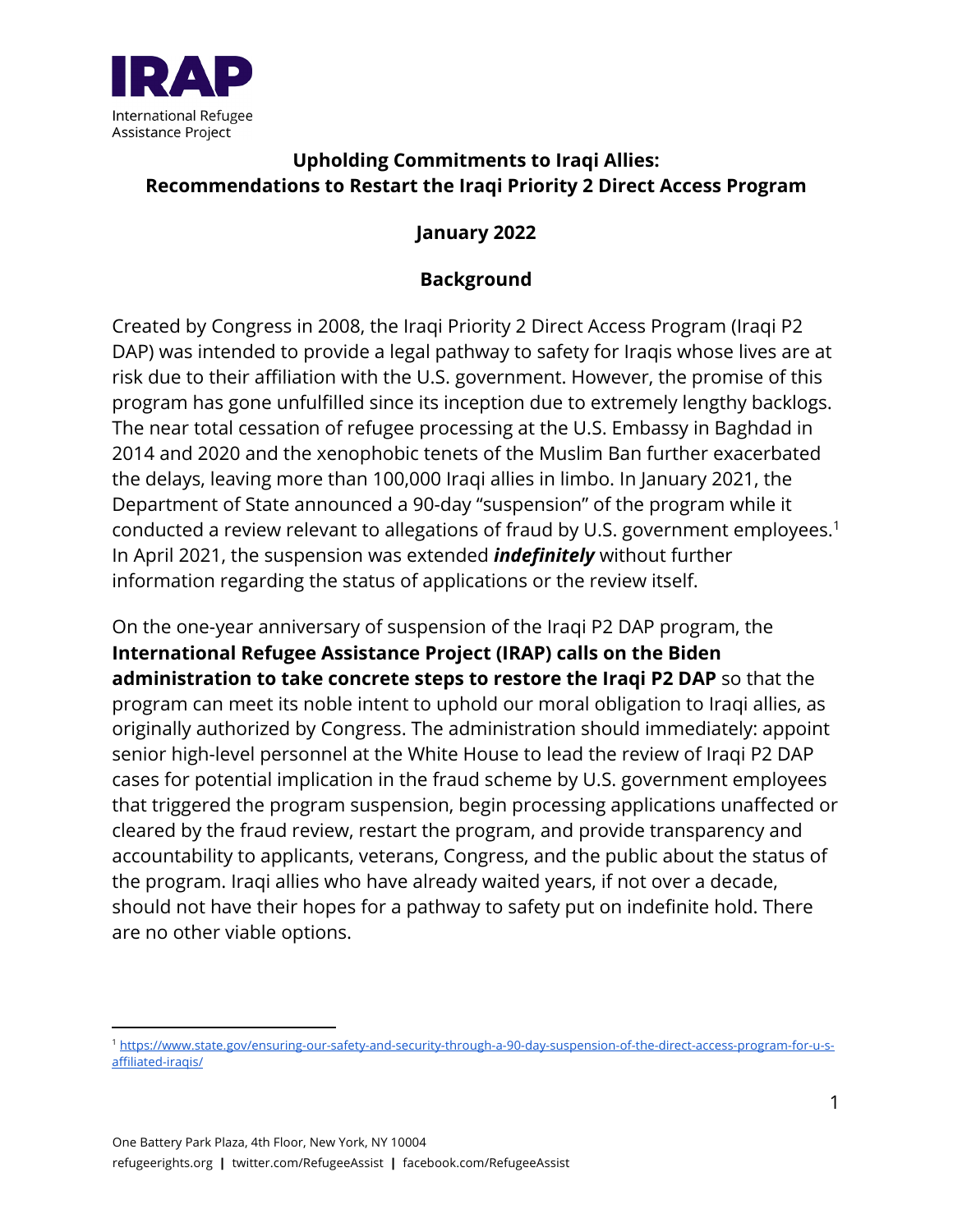

## **Recommendations to the Administration**

The Department of State (DOS) and the Department of Homeland Security (DHS) via the Fraud Detection and National Security Directorate (FDNS) of U.S. Citizenship and Immigration Services (USCIS) have had one year to conduct this fraud review with little to nothing to show for it. It is unclear what has been done so far, what is left, and how long it will take. One year after the public announcement of an ongoing fraud investigation, it is unknown if a single case of the over 100,000 pending cases has "cleared" the fraud review. Completion of the review as soon as possible must be a high priority for the administration, in light of increasingly dangerous threats facing U.S.-affiliated Iraqi applicants and their families. Below are specific recommendations regarding the suspension and review.

## *LEADERSHIP*

The administration must prioritize completing the review by putting in place **senior White House leadership to lead the interagency effort**. Through high-level interagency leadership coordinated by the White House, the administration must immediately communicate clearly the current status of the review and provide regular monthly updates thereafter, mentioned below in further detail. Such leadership will fill a gaping void and is needed to provide oversight, management, coordination, and transparency over an effort that has meandered for too long with little results.

## *PUBLIC ACCOUNTABILITY*

The administration must immediately define, for the public and Congress, what the fraud review entails and limit the review appropriately.

• **The fraud review must be limited to the investigation that prompted the Iraqi P2 DAP suspension and clearly set forth what the standards are for when a case is or is not determined to be implicated in the scheme.** Reviewers should not be conducting an open-ended ambiguous manual review of each case with no specific plan, or using criteria unrelated to the fraud investigation that triggered the suspension.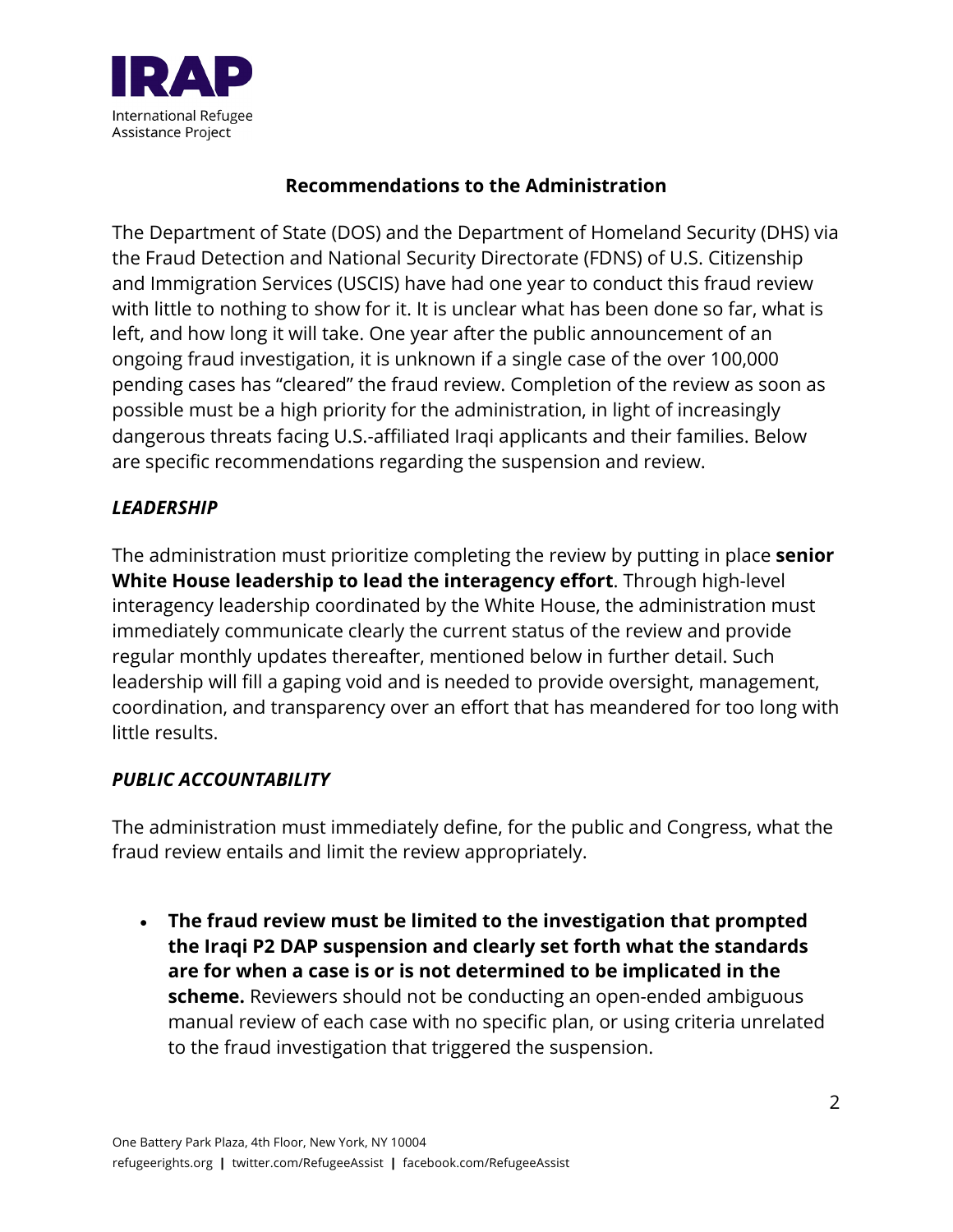

- **The administration must develop and utilize well-defined and material standards of fraud in the review process** and make clear the specific threshold for findings of fraud, no fraud, or an inconclusive finding and the standards for determining when a case is or is not implicated in the fraud scheme. They must also make clear what actions will be taken after such a finding and share this entire plan in sufficient detail with Congress and the public.
- **The administration must establish a reasonable time period when the public and Congress can expect the review to be completed** and ensure that an appropriate number of immigration officers and other resources are dedicated to the review to meet that deadline.

#### *TRANSPARENCY*

The administration must commit to transparency and fairness around the review and suspension.

- **The administration must provide Congress and the public with monthly updates on the status of the review.** Such reports should specify how many cases have been reviewed, how many cases have cleared the review, how many cases have been implicated in the fraud scheme, how many immigration officers are actively reviewing cases, how many cases remain in the review, any other discovery in the review, and the updated time estimated to complete the review of all cases.
- Upon completion of the review, **the DHS Office of the Inspector General should conduct an investigation of the fraud review** with a specific focus on the causes of its delay and share the findings and any related recommendations with Congress and the public.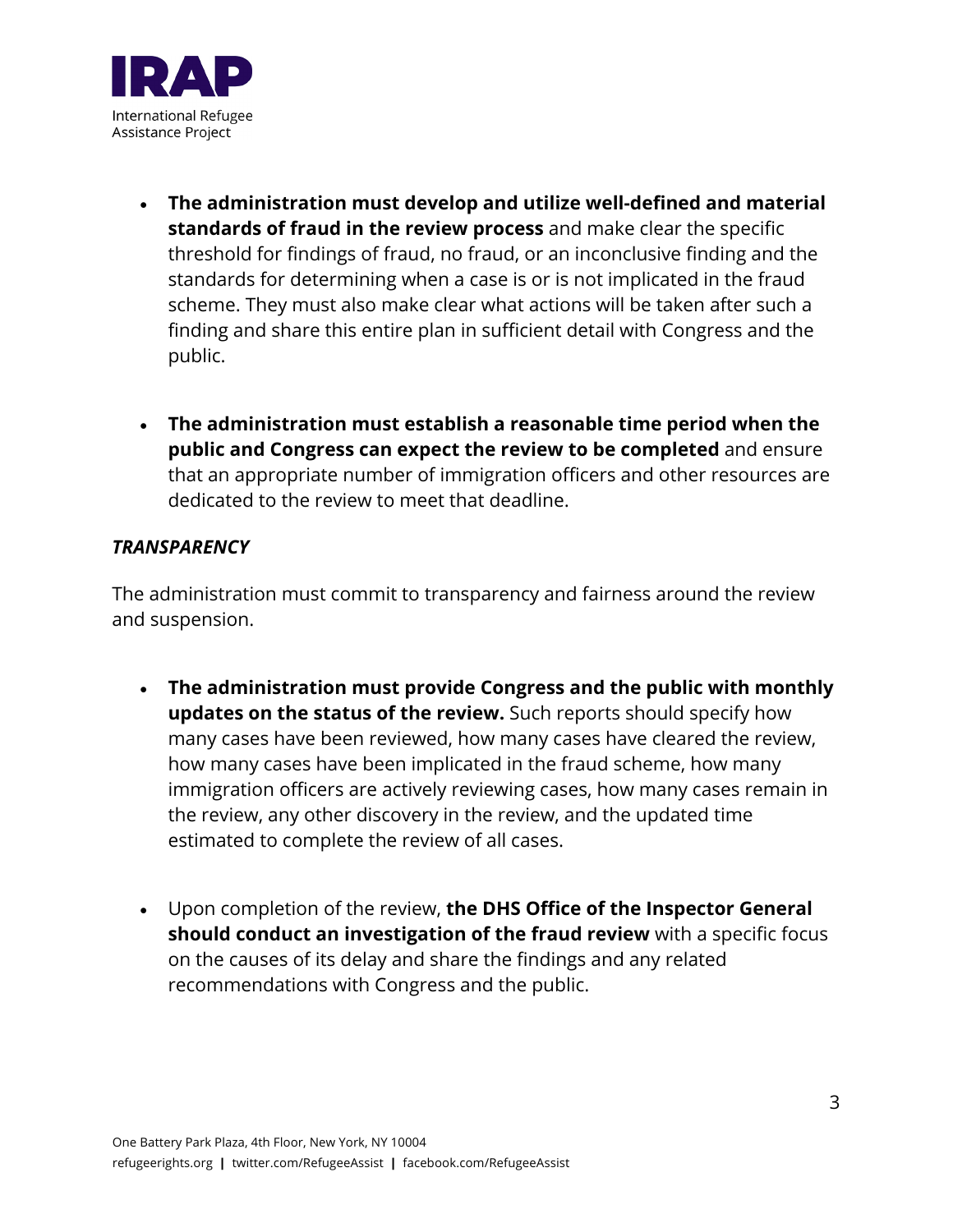

## *REVIEW*

The administration must ensure the integrity of the review and proceed with cases accordingly.

- At this stage, the administration should be aware of what cases were and were not implicated in the fraud scheme - specifically, what cases did the fraudsters touch and not touch. **Cases not implicated, likely the vast majority of the 100,000+ case backlog, should be unfrozen and proceed through the adjudication pipeline.**
- **The fraud review should exempt from the suspension the applications of Iraqis whose applications are not reliant on the outcome of the fraud review** (i.e., based on a relative with a Special Immigrant Visa (SIV) or an approved I-130 family reunification petition, or those outside the clearly defined parameters of the review). If these individuals are exempt from the suspension, USCIS should also make this transparent so that applicants are not left guessing at the status of their application. The administration should also prioritize the cases for review of people who have previously completed Iraqi P2 DAP interviews.
- The administration must provide applicants whose files will be closed or denied due to the fraud review with sufficient detail to ensure applicants understand the grounds of the closure or denial, and ensure that applicants have a **clear pathway to appeal** or reopen the decision.

## *ADJUDICATE*

The administration must implement a plan for the expedited processing of cleared cases.

• There must be well-defined standards for when a case "clears" or does not clear the fraud review. **As soon as a case clears the review, it should immediately proceed through the adjudication pipeline.**